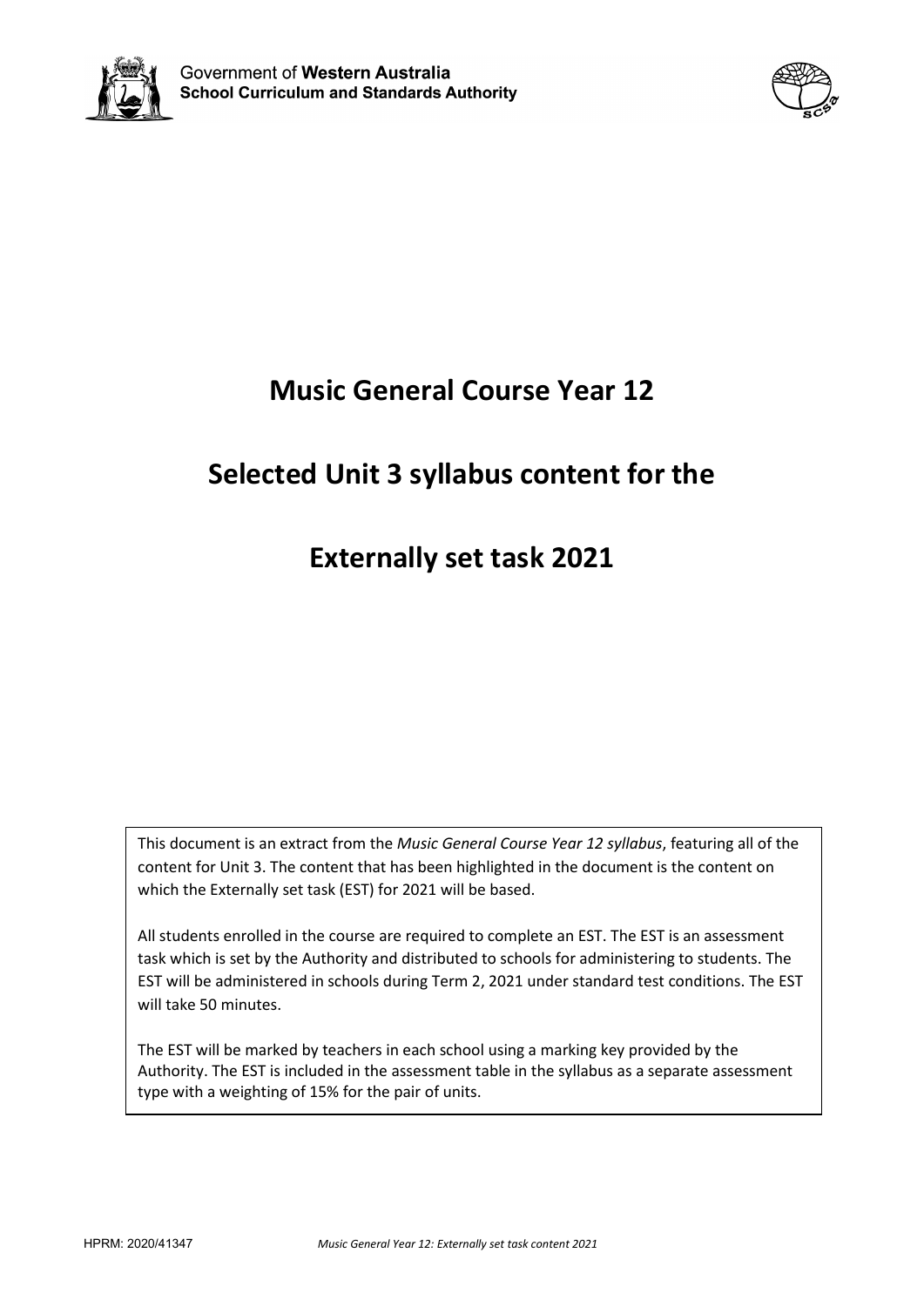# Unit 3

### Unit description

In this unit, students develop their skills, knowledge and understanding to listen to, compose, perform and analyse music. They develop aural and music literacy skills and learn how the elements of music can be applied when performing, composing and responding to music. Students learn about how music is created and performed, analysing musical works and exploring how social, cultural and historical factors shape music in the specific context selected for study.

Students develop skills, confidence and stylistic awareness to engage in music making as performers and audience members both individually and collaboratively.

### Suggested contexts

The selected context becomes the vehicle or framework through which the unit content is delivered. Suggested contexts could include Western Art Music, Jazz, Contemporary Music, Music Theatre, Music for Film and Television, World and Indigenous Musics or Music Technology.

### Unit content

An understanding of the Year 11 content is assumed knowledge for students in Year 12. It is recommended that students studying Unit 3 and Unit 4 have completed Unit 1 and Unit 2.

This unit includes the knowledge, understandings and skills described below.

#### **Aural and theory**

#### **Practical vocal exercises**

sight-singing using examples based on the aural skills outlined in this unit.

#### **Rhythm and duration**

**•** simple metres for dictations, imitations, call and responses and discrepancies

# $\frac{2}{4}$  $\frac{3}{4}$  $\frac{4}{4}$  or C

- compound metres for dictations, imitations, call and responses and discrepancies  $\frac{6}{2}$
- **simple metre rhythms** for dictations, imitations, call and responses and discrepancies derived from , , , , , ,
- **•** simple metre rests for dictations, imitations, call and responses and discrepancies  $\frac{1}{\sqrt{2}}$ ,  $\frac{1}{2}$ ,  $\frac{1}{2}$ ,  $\frac{1}{2}$
- subdivisions of the crotchet beat in simple metres for dictations, imitations, call and responses and discrepancies

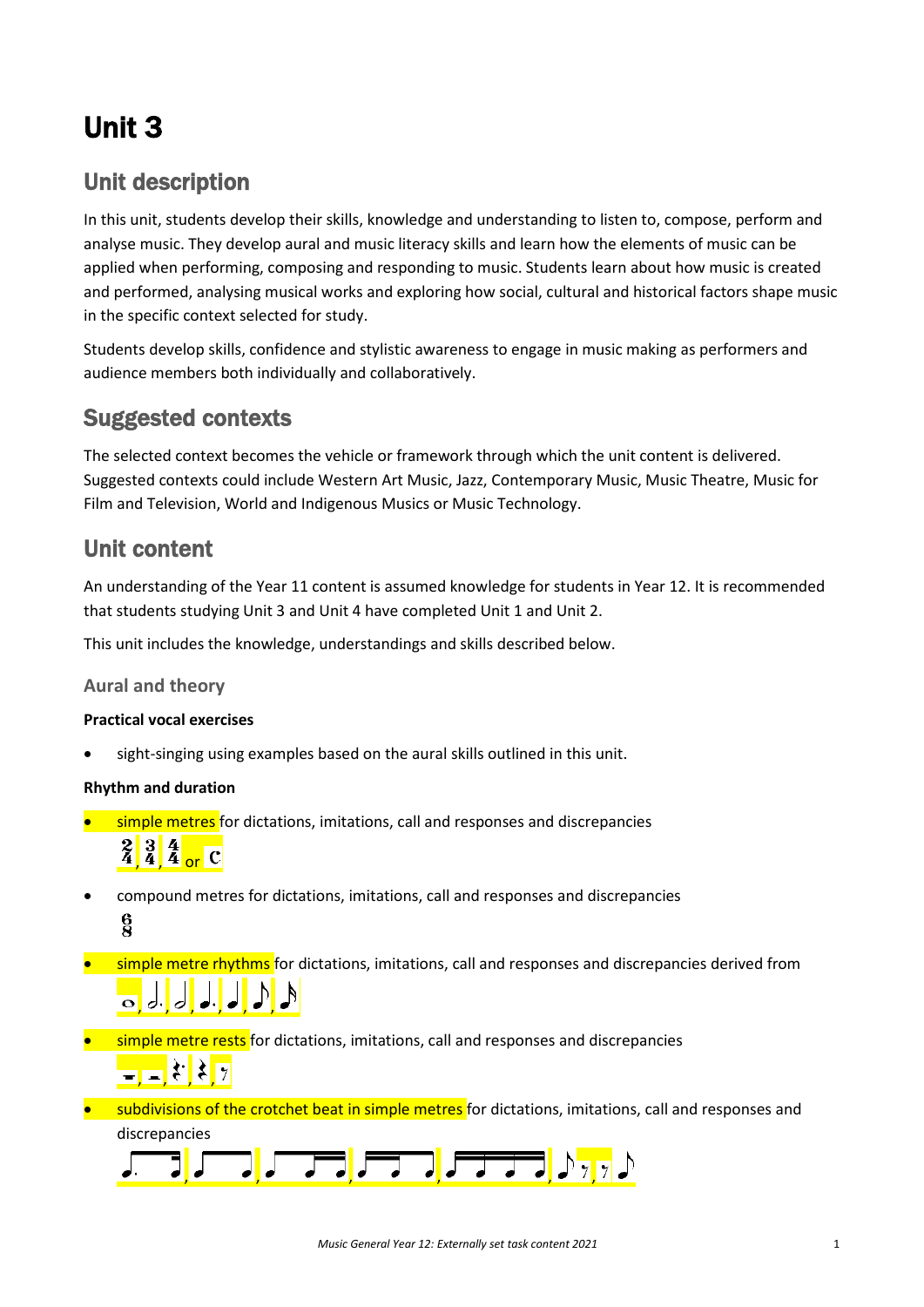- compound metre rhythms for dictations, imitations, call and responses and discrepancies derived from , , , ,
- compound metre rests for dictations, imitations, call and responses and discrepancies

$$
,\mathfrak{k},\mathfrak{k},\tau
$$

• subdivisions of the dotted crotchet beat in compound metres for dictations, imitations, call and responses and discrepancies

$$
\sqrt{1-\sqrt{1-\lambda}}\int d\mu \int d\mu \sqrt{1-\lambda} \sqrt{1-\lambda} \sqrt{1-\lambda} \sqrt{1+\lambda} \sqrt{1+\lambda} \sqrt{1+\lambda} \sqrt{1+\lambda} \sqrt{1+\lambda} \sqrt{1+\lambda} \sqrt{1+\lambda} \sqrt{1+\lambda} \sqrt{1+\lambda} \sqrt{1+\lambda} \sqrt{1+\lambda} \sqrt{1+\lambda} \sqrt{1+\lambda} \sqrt{1+\lambda} \sqrt{1+\lambda} \sqrt{1+\lambda} \sqrt{1+\lambda} \sqrt{1+\lambda} \sqrt{1+\lambda} \sqrt{1+\lambda} \sqrt{1+\lambda} \sqrt{1+\lambda} \sqrt{1+\lambda} \sqrt{1+\lambda} \sqrt{1+\lambda} \sqrt{1+\lambda} \sqrt{1+\lambda} \sqrt{1+\lambda} \sqrt{1+\lambda} \sqrt{1+\lambda} \sqrt{1+\lambda} \sqrt{1+\lambda} \sqrt{1+\lambda} \sqrt{1+\lambda} \sqrt{1+\lambda} \sqrt{1+\lambda} \sqrt{1+\lambda} \sqrt{1+\lambda} \sqrt{1+\lambda} \sqrt{1+\lambda} \sqrt{1+\lambda} \sqrt{1+\lambda} \sqrt{1+\lambda} \sqrt{1+\lambda} \sqrt{1+\lambda} \sqrt{1+\lambda} \sqrt{1+\lambda} \sqrt{1+\lambda} \sqrt{1+\lambda} \sqrt{1+\lambda} \sqrt{1+\lambda} \sqrt{1+\lambda} \sqrt{1+\lambda} \sqrt{1+\lambda} \sqrt{1+\lambda} \sqrt{1+\lambda} \sqrt{1+\lambda} \sqrt{1+\lambda} \sqrt{1+\lambda} \sqrt{1+\lambda} \sqrt{1+\lambda} \sqrt{1+\lambda} \sqrt{1+\lambda} \sqrt{1+\lambda} \sqrt{1+\lambda} \sqrt{1+\lambda} \sqrt{1+\lambda} \sqrt{1+\lambda} \sqrt{1+\lambda} \sqrt{1+\lambda} \sqrt{1+\lambda} \sqrt{1+\lambda} \sqrt{1+\lambda} \sqrt{1+\lambda} \sqrt{1+\lambda} \sqrt{1+\lambda} \sqrt{1+\lambda} \sqrt{1+\lambda} \sqrt{1+\lambda} \sqrt{1+\lambda} \sqrt{1+\lambda} \sqrt{1+\lambda} \sqrt{1+\lambda} \sqrt{1+\lambda} \sqrt{1+\lambda} \sqrt{1+\lambda} \sqrt{1+\lambda} \sqrt{1+\lambda} \sqrt{1+\lambda} \sqrt{1+\lambda} \sqrt{1+\lambda} \sqrt{1+\lambda} \sqrt{1+\lambda} \sqrt{1+\lambda} \sqrt{1+\lambda} \sqrt{1+\lambda} \sqrt{1+\lambda} \sqrt{1+\lambda} \sqrt{1+\lambda} \sqrt{1+\lambda} \sqrt{1+\lambda} \sqrt{1+\lambda} \sqrt{1
$$

- anacrusis/upbeat/pick-up
- ostinato/riff
- ties
- correct grouping of rhythms and rests within the bar
- rhythmic dictation
	- $-4-8$  bars
- rhythmic discrepancies
	- rhythm (including time signature)
	- at least two rhythmic discrepancies in a short musical example.

#### **Pitch – melody, harmony and tonality**

- **scales** 
	- **treble and bass clef, ascending and descending**
	- **EXEX** key signatures up to two sharps and two flats
	- **Theormal manuation is allocated in the manuation in the manuation in the minor extinct** minor
- intervals
	- **diatonic, melodic and harmonic, ascending, within an octave** 
		- **o** major, minor, perfect
- melodic dictation
	- 4–8 bars, in treble and bass clef, starting note and rhythm may be given
	- **EXECT:** key signatures up to two sharps and two flats
- pitch discrepancies
	- at least two pitch discrepancies in a short musical example
- tonal qualities
	- specific to scales listed
- modulation
	- $\blacksquare$  to the relative major or minor
	- **to the dominant**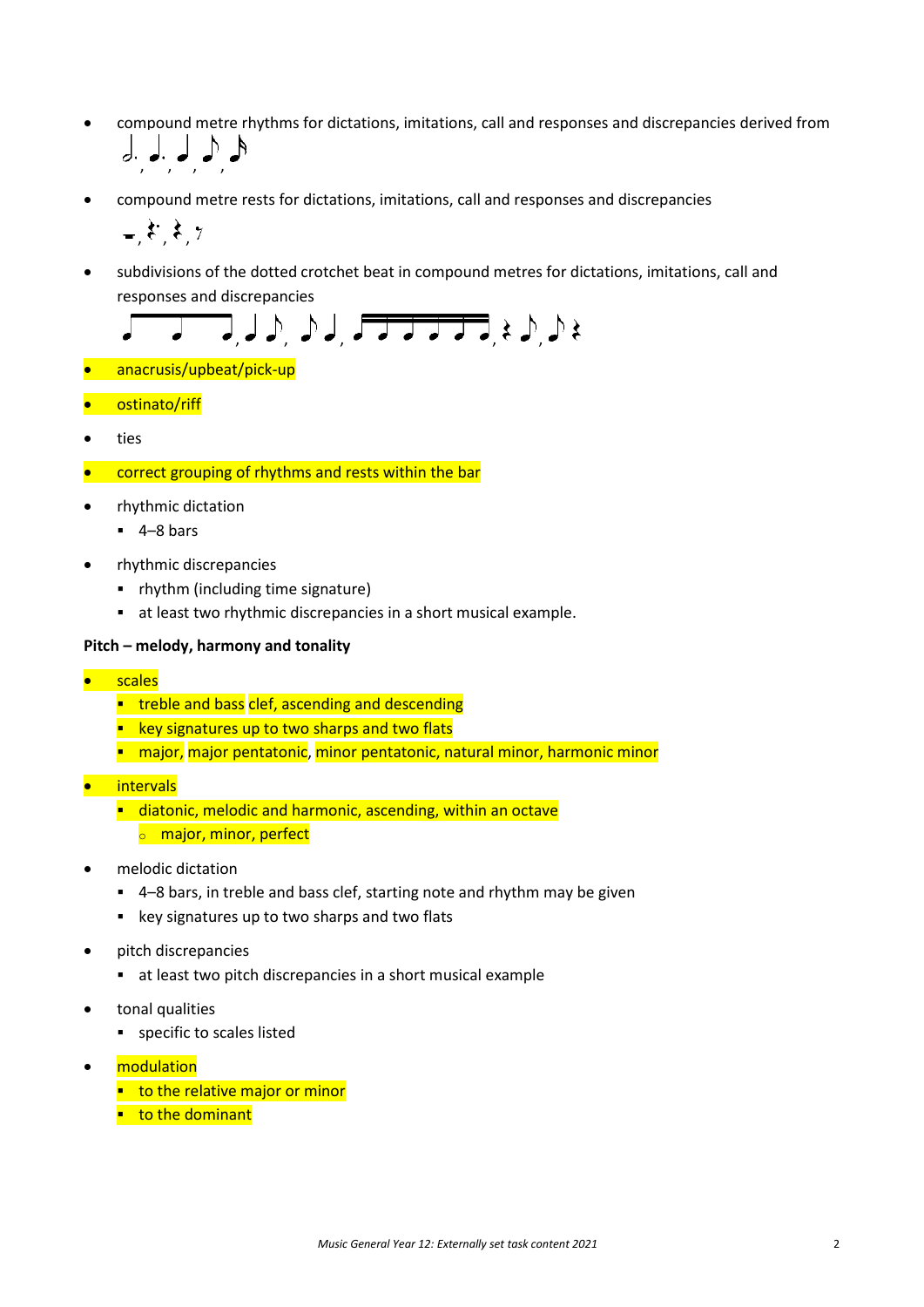#### • chords

- $\blacksquare$  key signatures up to two sharps and two flats
- **•** root position
	- $\circ$  major, minor, dominant 7<sup>th</sup>
- **•** primary triads

#### • chord progressions

- up to 4 bars, key signatures up to two sharps and two flats in major keys only
- **Roman numerals and chord names where appropriate** 
	- <sup>o</sup> Roman numerals
		- − major: I, IV, V, V7 and vi
		- $-$  minor: i, iv, V and  $V^7$
	- $\circ$  chord names (as shown in C tonalities)
		- − major: C, F, G, G7 and Am
		- − <mark>minor: Am, Dm, E and E<sup>7</sup>.</mark>

#### **Tempo**

- terminology/symbol for tempo (to be used in conjunction with context-specific terminology)
	- fast (*allegro*), moderate (*moderato, andante*), slow (*adagio*).

#### **Expressive elements**

- terminology/symbol for dynamics
	- very soft/*pianissimo (pp),* soft/*piano (p),* moderately soft/*mezzo piano (mp),*  moderately loud/*mezzo forte (mf),* loud/*forte (f) ,* very loud/*fortissimo (ff)*
- terminology/symbol for changes in intensity of sound
	- *decrescendo (decresc.), diminuendo (dim.), crescendo (cresc.)*
- terminology/symbol for articulations
	- smooth and connected/*legato*, short and detached/*staccato*, accent, strong, sudden accent/ *sforzando (sfz).*

#### **Texture**

• unison/single line, homophonic/melody with accompaniment, canon, polyphonic, multi-voice.

#### **Form/structure**

• forms as listed below to be studied as appropriate to selected context **Dinary/AB, ternary/ABA, AABA (popular song form), rondo/ABACA or theme and variations** 

#### • signs/symbols

- **E** bar line, double bar lines, final bar line, repeat signs,  $1<sup>st</sup>$  and  $2<sup>nd</sup>$  time bars
- pause, *coda, fine, D.C al fine, D.C al coda, dal segno*
- compositional devices
	- **-** ostinato/riff
	- **P** pedal
	- **sequence**.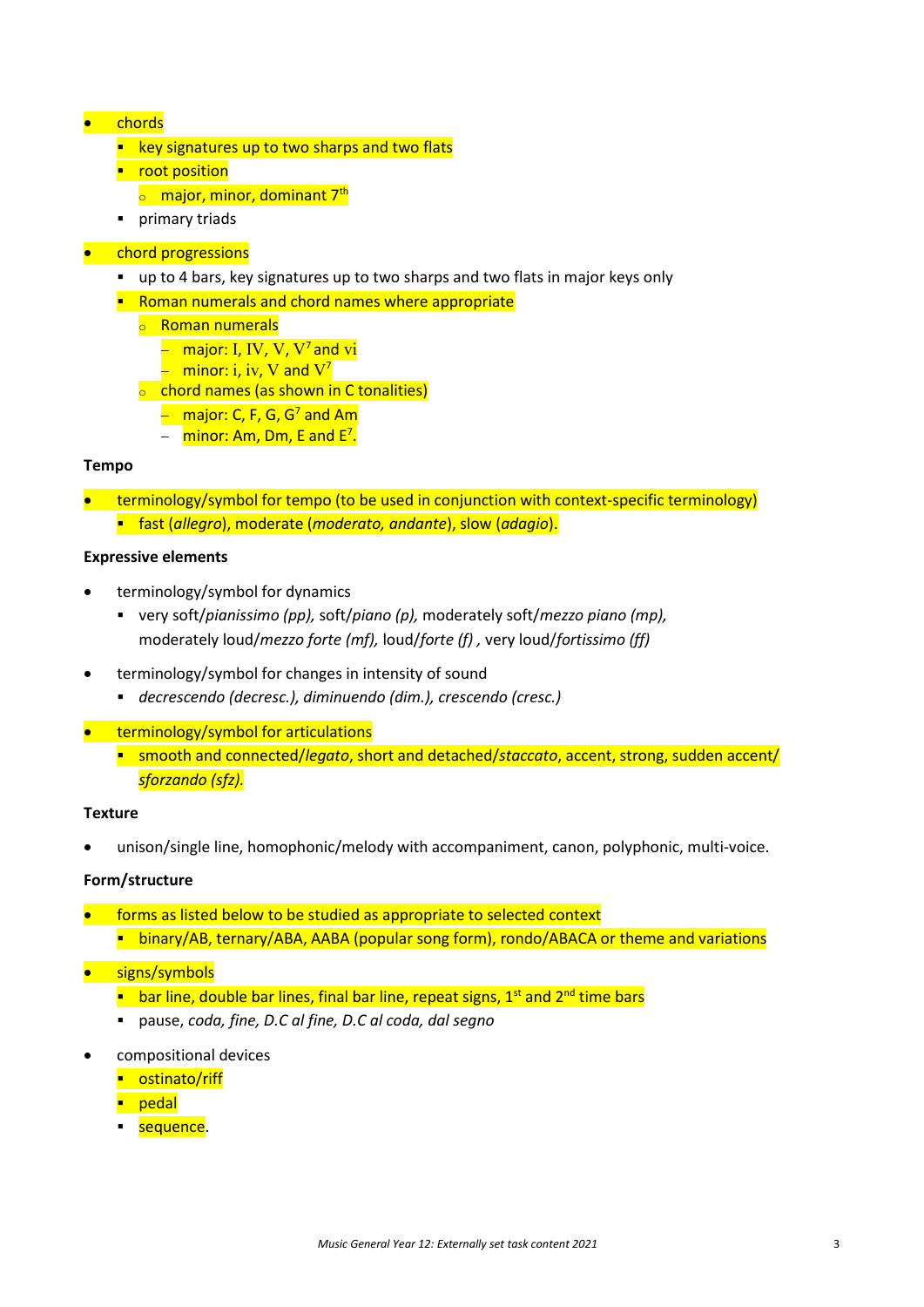#### **Timbre**

#### Instruments

- identification and description of tonal qualities
	- **string** 
		- <sup>o</sup> violin, viola, cello, double bass
	- **•** woodwind
		- <sup>o</sup> flute, clarinet, saxophone (alto and tenor)
	- **u** brass
		- <sup>o</sup> trumpet, trombone, tuba
	- **percussion** 
		- $\circ$  timpani, snare drum, bass drum, crash cymbals, suspended cymbals, triangle, tambourine, shaker, xylophone, glockenspiel, wind chimes, drum kit
	- **guitar** 
		- <sup>o</sup> acoustic guitar, electric guitar, electric bass guitar
	- **EXEC** keyboard
		- <sup>o</sup> piano, electronic piano, synthesiser
	- voice
		- <sup>o</sup> female (soprano, alto), male (tenor, bass)
	- didgeridoo, claves/clapping sticks
	- solo, group/ensemble.

#### **Aural and visual analysis**

- aural and visual analysis of music extracts related to the selected context
- identification from a short musical excerpt, the elements of music as specified in the aural and theory **content** 
	- number of instruments and/or voices
	- type of instruments and/or voices
	- **-** metre
	- genre/style/era/period
	- suitable tempo indications
	- **u**tonality
	- **textural features**
	- **F** form
	- **P** rhythmic, melodic and harmonic elements
	- **suitable dynamics**
	- **appropriate articulations**
	- **Compositional devices**
	- **EXECUTE:** instrumental timbres and colouristic effects.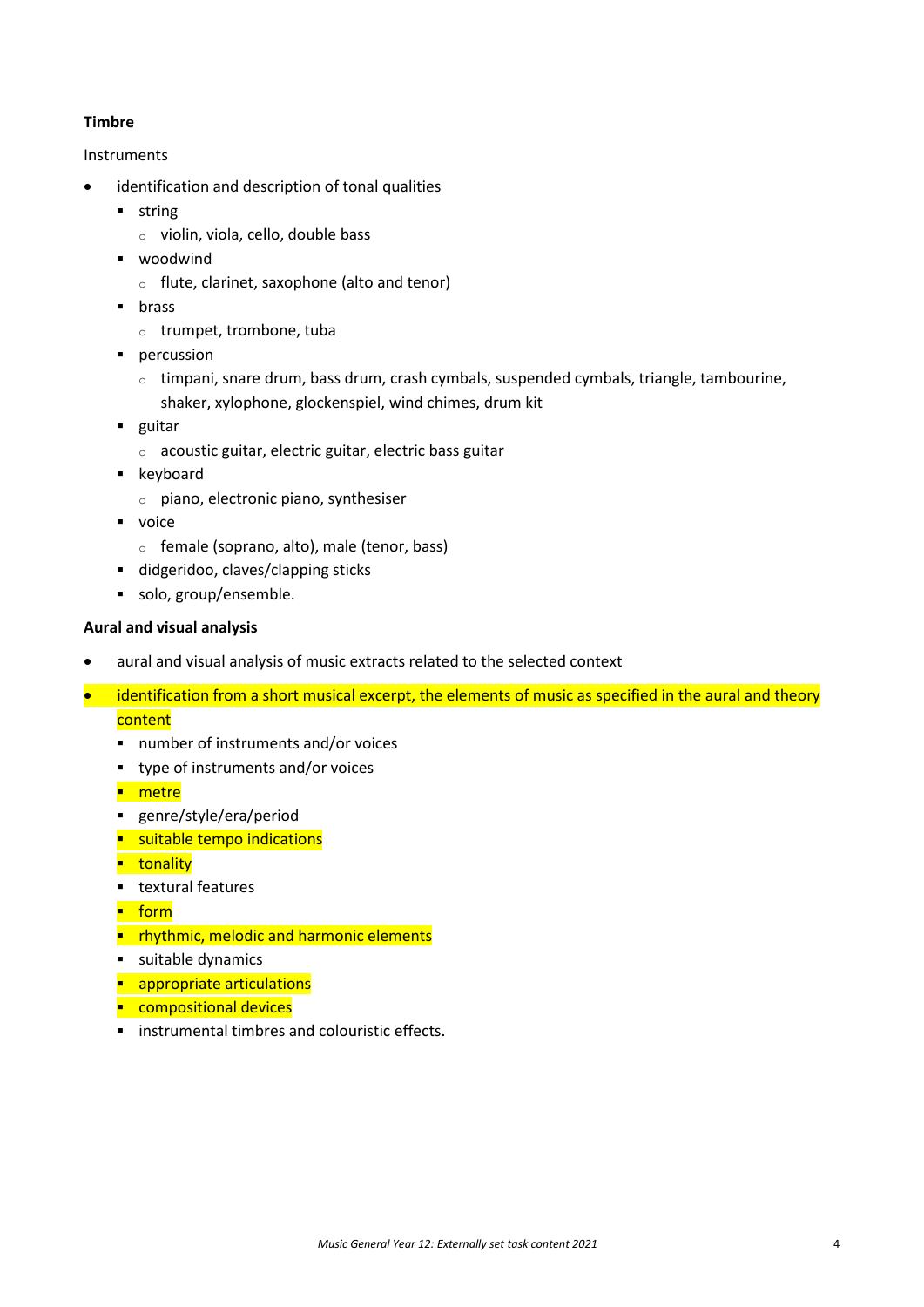#### **Additional theory**

- knowledge and function of treble and bass clef
- notes and letter names, including leger lines, in treble and bass clef
- key signatures up to and including three sharps and three flats
- accidentals
	- **sharps, flats, naturals**
- scales
	- treble and bass clef, ascending and descending, key signatures up to three sharps and three flats  $\frac{1}{2}$  major pentatonic, major, natural minor, minor pentatonic, harmonic minor
- scale structure and patterns
- scale degree numbers and/or *sol-fa* names
- intervals
	- **treble and bass clef diatonic, key signatures up to three sharps and three flats, ascending and** descending within an octave
		- **o** major, minor, perfect
- chords/chord progressions/chord analysis
	- **n** major and minor-key signatures up to three sharps and three flats
	- **treble and bass clef**
	- **•** root position (block) and arpeggios (broken)
		- $\circ$  major, minor, diminished, dominant 7<sup>th</sup>
	- **Primary triads** 
		- $\circ$  root position and first inversion
	- **secondary triads**
	- **•** root position and first inversion  $\circ$  chord vi in major keys
- accents, articulations and ornamentations



- timbre
	- **·** instrument
		- <sup>o</sup> identification, purpose, physical features
		- $\circ$  where it is used
		- <sup>o</sup> how it is played
		- <sup>o</sup> description of tonal qualities
		- <sup>o</sup> playing techniques.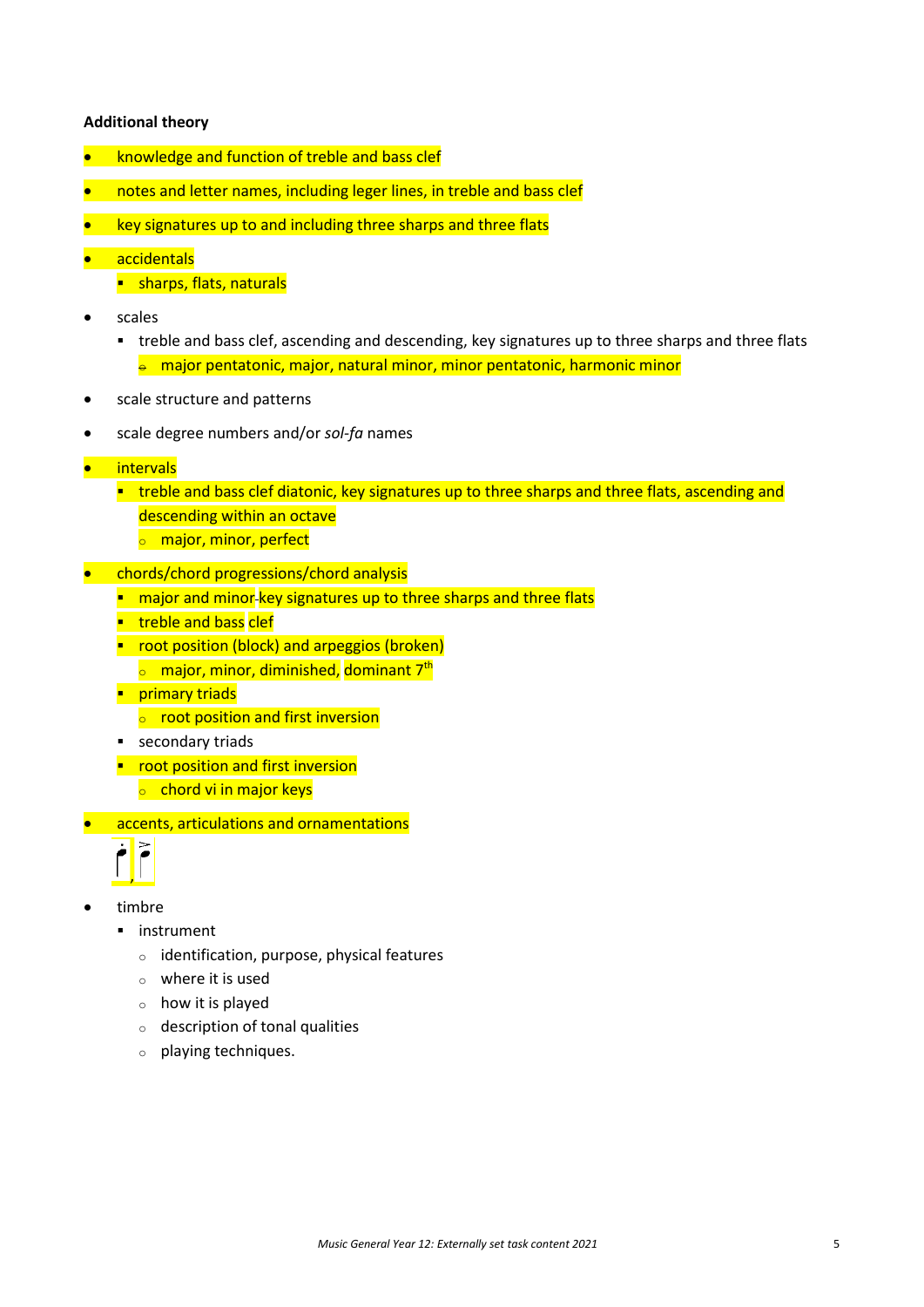#### **Composing and arranging**

Compositions and arrangements based on the chosen style, encompassing the elements of music as specified in the Theory content.

#### **Melody writing**

- from a given motif
- for a given rhythmic pattern
- for a given chord structure
- for given or original lyrics.

#### **Harmonisation**

- harmonising given melodies using root position and first inversion chords
- analysing a given score comprised of up to four instruments/parts.

#### **Accompaniment writing**

- identifying and analysing different accompaniment styles
- creating an appropriate accompaniment pattern for a given or original melody.

#### **Arranging**

- arranging and transposing using treble and bass clef and B flat instruments
- identifying, analysing and realising instrumental devices and techniques for up to four instruments/voices
- creating, generating and manipulating sounds and sound qualities using available technology.

#### **Form-based compositions**

- composing for solo voice or instrument using either binary (AB) or ternary/song form (ABA/AABA), rondo (ABACA), theme and variations or basic 12-bar blues
- composing context/style-specific compositions using appropriate scales, tonalities and notation.

#### **Investigation and analysis**

#### **Context**

- examination of the main characteristics and features of the context/culture, genre/style or era/period selected for study
- visual and aural analysis of representative works in the chosen context
	- at least two works must be studied, by different composers/performers, representing different stages/styles of development in the selected context
- analysis of social, cultural, economic, historic, political, technological and musical influences.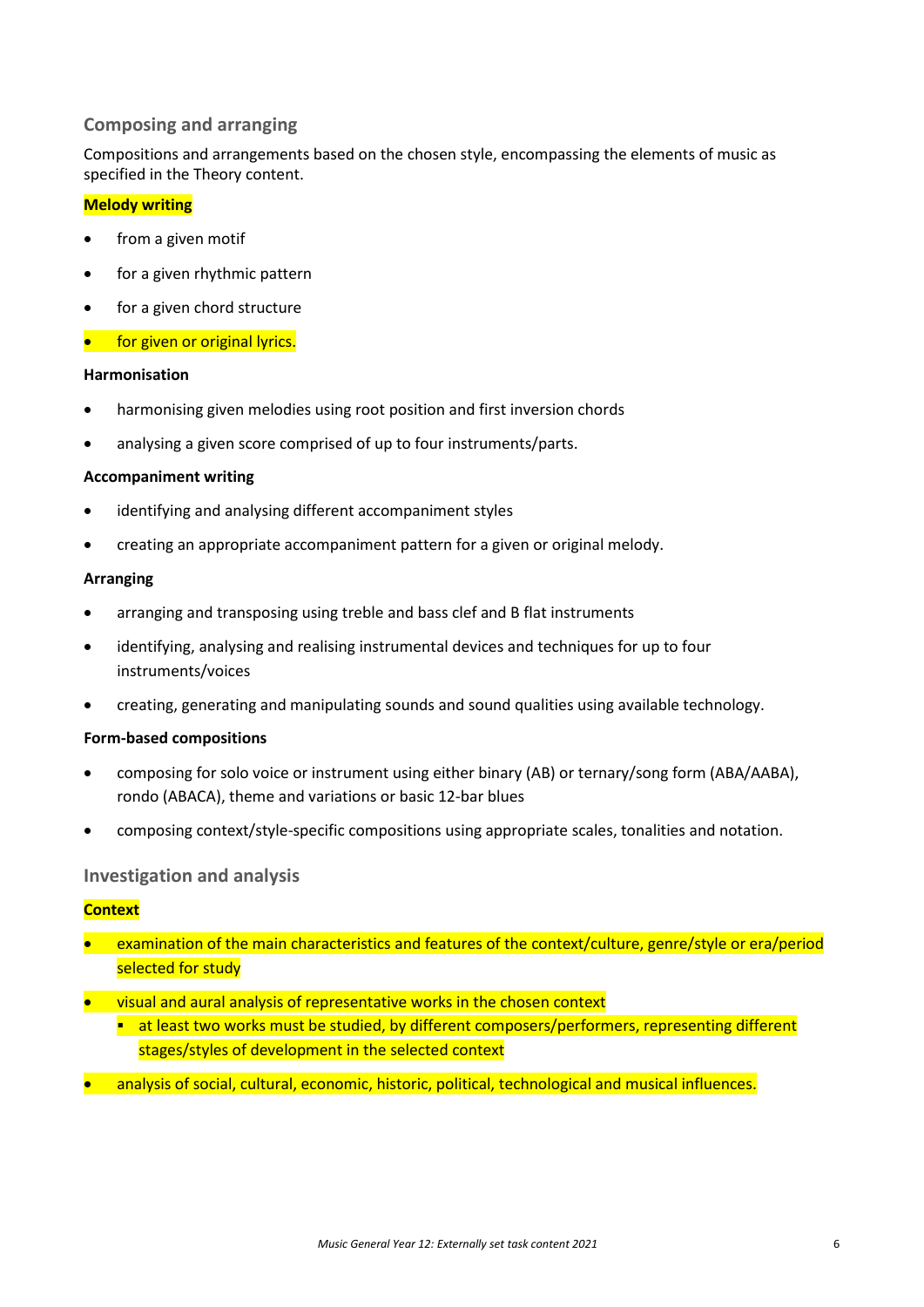#### **Composers/arrangers/performers**

- identification of prominent composers/arrangers/performers and analysis of their contributions to the development of a style/genre and context over an appropriate range of eras/periods of development
- comparisons between prominent composers/arrangers/performers of the context in the same era/period and other eras/periods of development
- influences upon prominent composers/arrangers/performers
- influential works, performances and/or recordings.

#### **Musical characteristics**

- identification and analysis of important and defining musical characteristics and compositional techniques
- instrumentation/orchestration, instrumental/vocal techniques appropriate to the context
- stylistic/contextual characteristics and performance conventions
- use of context-appropriate notation and terminology.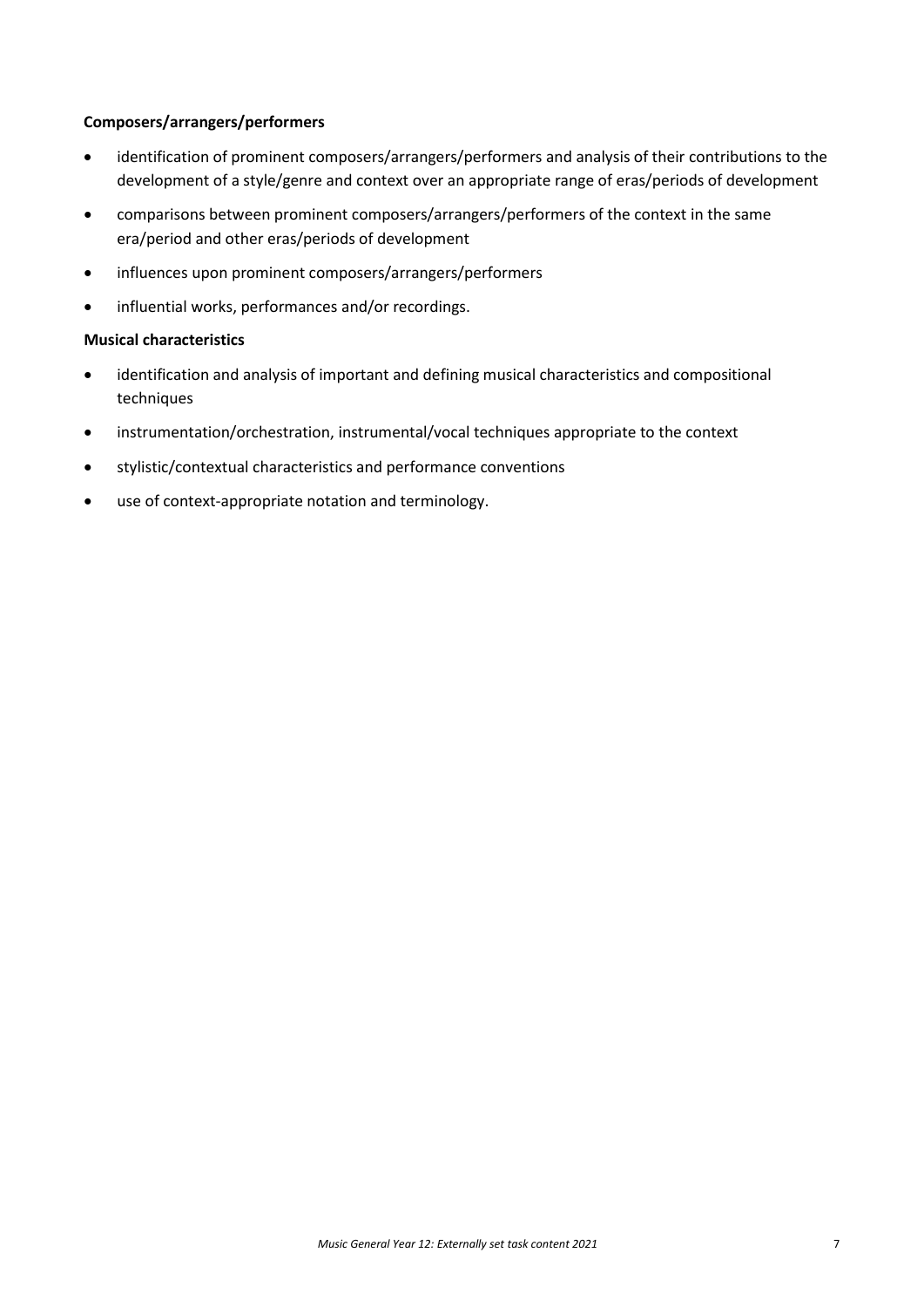### Practical component

Students can select **one** of three options to complete the practical component:

- **Performance**
- Composition portfolio
- Production/Practical project.

#### **Performance**

Performance assessment can be demonstrated as a soloist and/or as part of an ensemble and assessment can be completed by the classroom teacher, instrumental teacher and/or ensemble director. Students should be encouraged to participate in relevant ensembles and given regular performance opportunities to build confidence and prepare for performance assessments.

The Practical component is worth 40% of the overall school-based assessment.

#### • **Prepared repertoire (20%)**

 students will perform with technical skills and stylistic interpretation appropriate to the selected repertoire.

#### • **Other performance activities (20%)**

The remaining 20% is to be distributed between at least two of the following other performance activities:

- **Technical work**
	- <sup>o</sup> skills and techniques appropriate to the chosen instrument/voice
- **Fight-reading** 
	- <sup>o</sup> performing excerpts appropriate to the chosen instrument/voice
- **Improvisation** 
	- <sup>o</sup> improvisation skills on chosen instrument
- **Ensemble**
	- <sup>o</sup> musical contribution
	- <sup>o</sup> rehearsal conventions
- **Playing/singing by ear**
	- <sup>o</sup> performing a musical piece which has been learnt from a recording or performance
	- <sup>o</sup> imitating musical passages played by another musician
- **Playing/singing by memory**
	- <sup>o</sup> performing learnt repertoire from memory.